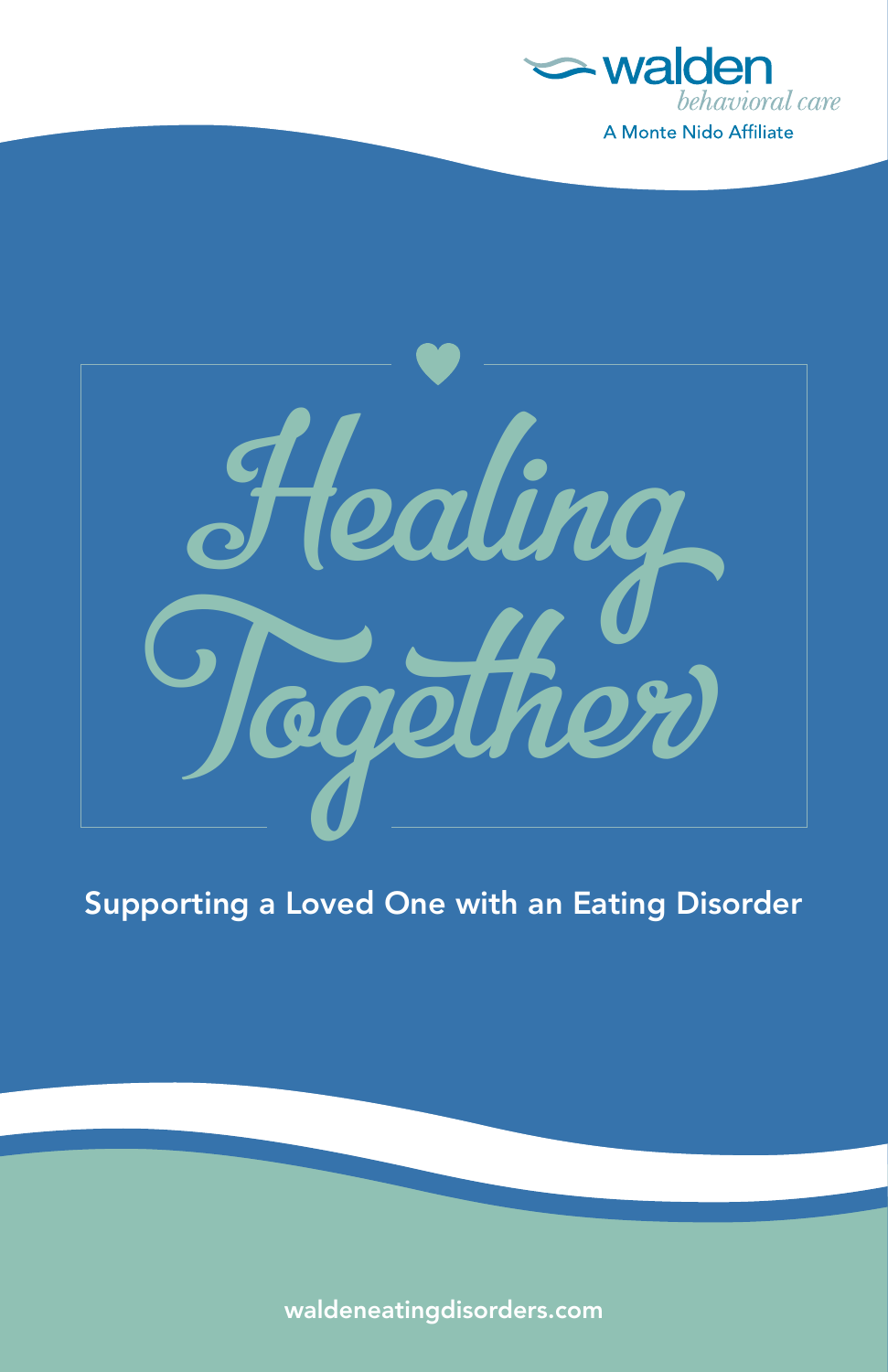# $66$

Eating disorder recovery is a journey best traveled together. In educating yourself, you are taking an important step in showing your support.

### **-Dr. Stu Koman,**

*Founder and CEO, Walden Behavioral Care*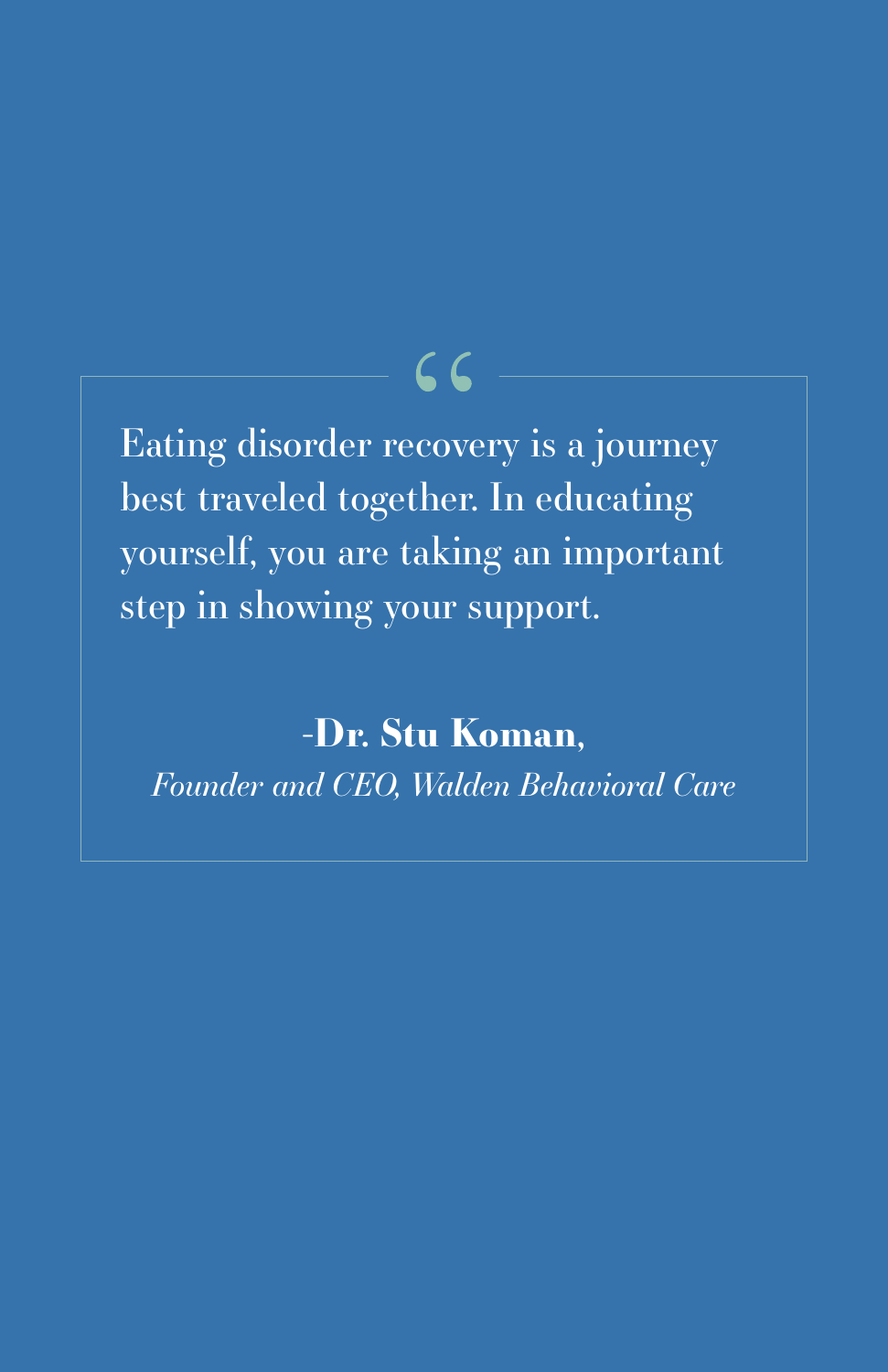# **Supporting Your Loved One**

We understand that supporting someone with an eating disorder can be challenging. You are probably feeling a range of emotions, such as worried, frustrated, overwhelmed, and helpless, just to name a few. Know that you are not alone in these feelings; eating disorders can take a serious toll on even the strongest of relationships.

As a loved one, you are an important member of the team that will support the road to recovery. We worked together with our patients to create this guide that we hope will help you on this journey. Keep in mind that all healing journeys are unique, and what works for one person may not work for another.

The following is honest feedback from our patients who've "been there" describing how they'd like to be supported in their recovery. Together, healing can happen.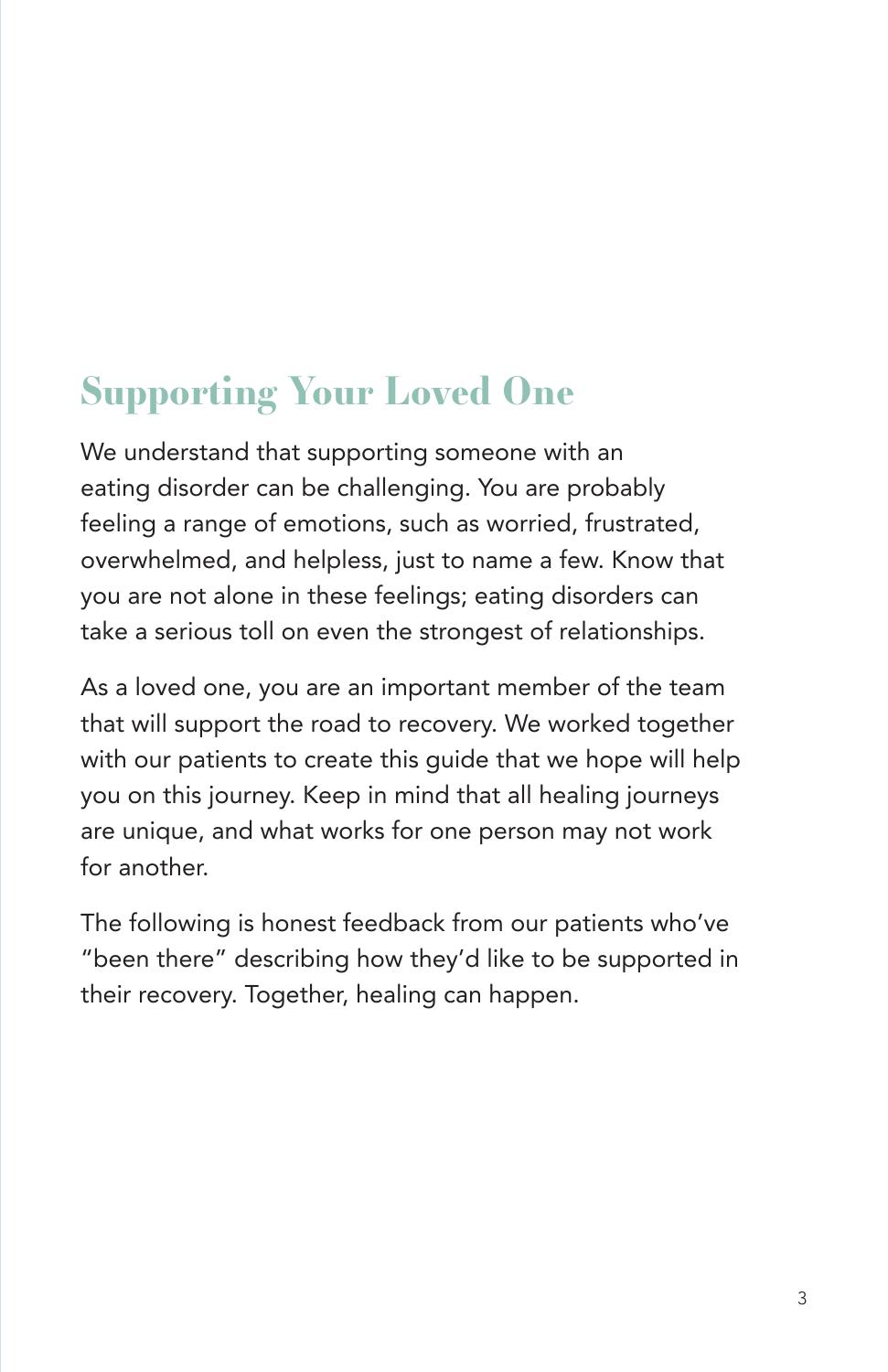

#### *love me unconditionally*  $-66$

It sounds obvious but I need to know that your love isn't dependent on my progress and that you'll love me no matter where I am on my recovery journey.

# *communicate*  $CC-$

At some point, I will be able to share with and talk to you. Please don't stop asking me how I am doing.



I get that loving me can sometimes feel really hard. I hate knowing that I'm hurting the people I care about most. I want my family and friends to know that it's important for them to get professional support, too.



The world has a lot of thoughts around food, weight, diet, and appearance. I would ask those who love me to look inward to see how their own thoughts about these things could negatively impact me and my recovery.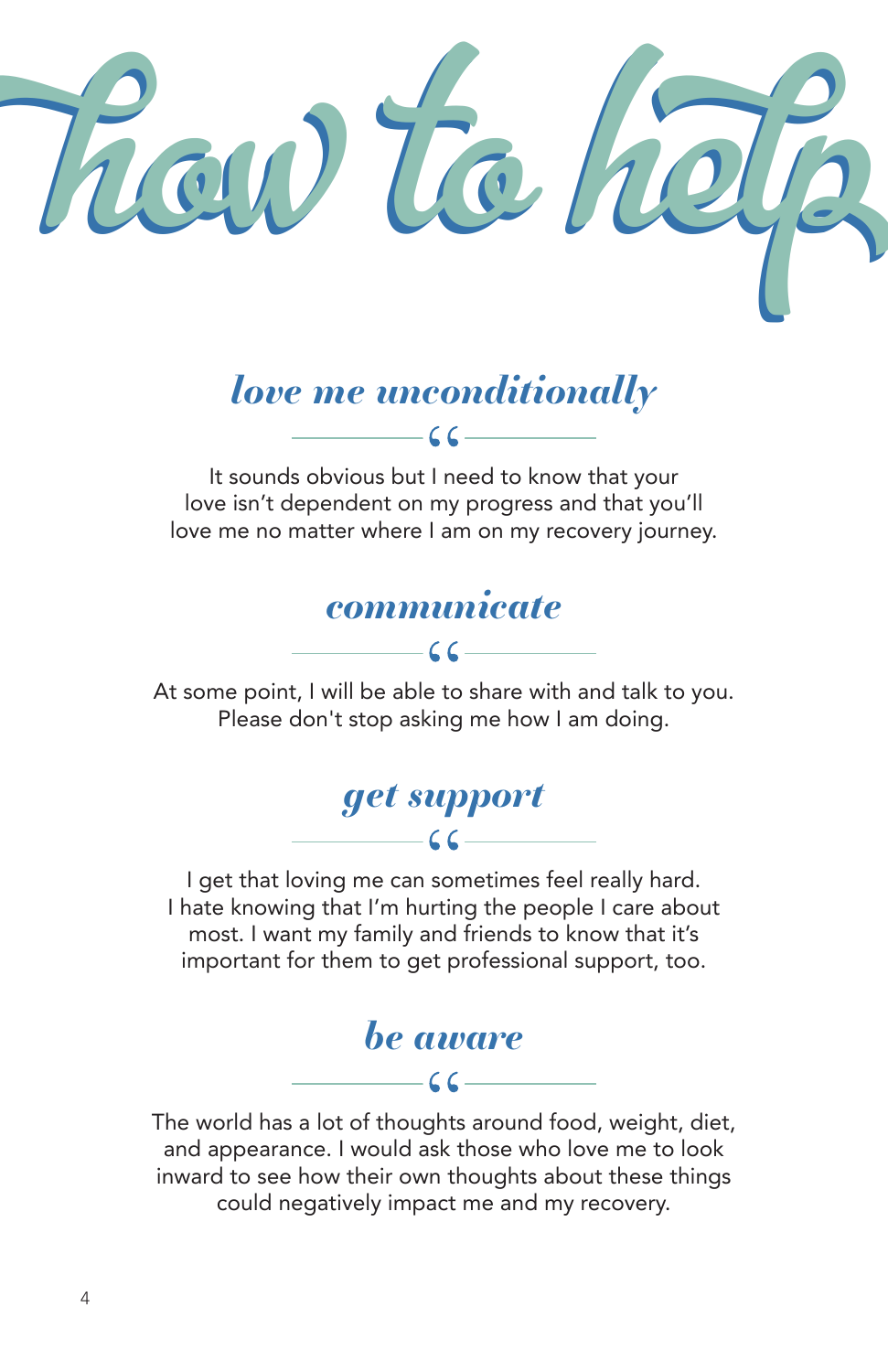# *validate my experience*

I was upset during a meal and my spouse said, 'I can see that you're having a hard time. I'm sure this is incredibly difficult for you. Is there anything I can do to help?' I know it seems simple but, in that moment I felt heard.

*listen*

 $-66$ 

#### Sometimes I just feel like venting. I don't always need you to give advice or find a solution. Just listening can sometimes be enough.

#### *invite (and re-invite) me*  $\overline{\phantom{a}}$   $\overline{\phantom{a}}$   $\overline{\phantom{a}}$   $\overline{\phantom{a}}$   $\overline{\phantom{a}}$   $\overline{\phantom{a}}$   $\overline{\phantom{a}}$   $\overline{\phantom{a}}$   $\overline{\phantom{a}}$   $\overline{\phantom{a}}$   $\overline{\phantom{a}}$   $\overline{\phantom{a}}$   $\overline{\phantom{a}}$   $\overline{\phantom{a}}$   $\overline{\phantom{a}}$   $\overline{\phantom{a}}$   $\overline{\phantom{a}}$   $\overline{\phantom{a}}$   $\overline{\$

I'm sorry that I sometimes say no when you ask me to hang out, but please keep asking! My eating disorder can make it hard for me to be around others but I miss you and hearing from you is a reminder I am not alone.

#### *leave the treatment to the experts*  $-66$

I know you are trying to help, but please remember that I have a full treatment team at Walden. Please help me to trust and believe in my therapists, doctors and nutritionists as they guide me on my healing journey.

#### *know that I didn't choose this*  $\sim$  66  $-$

It hurts me when people assume that I chose to develop an eating disorder. In reality, eating disorders are caused by a combination of things far beyond my control.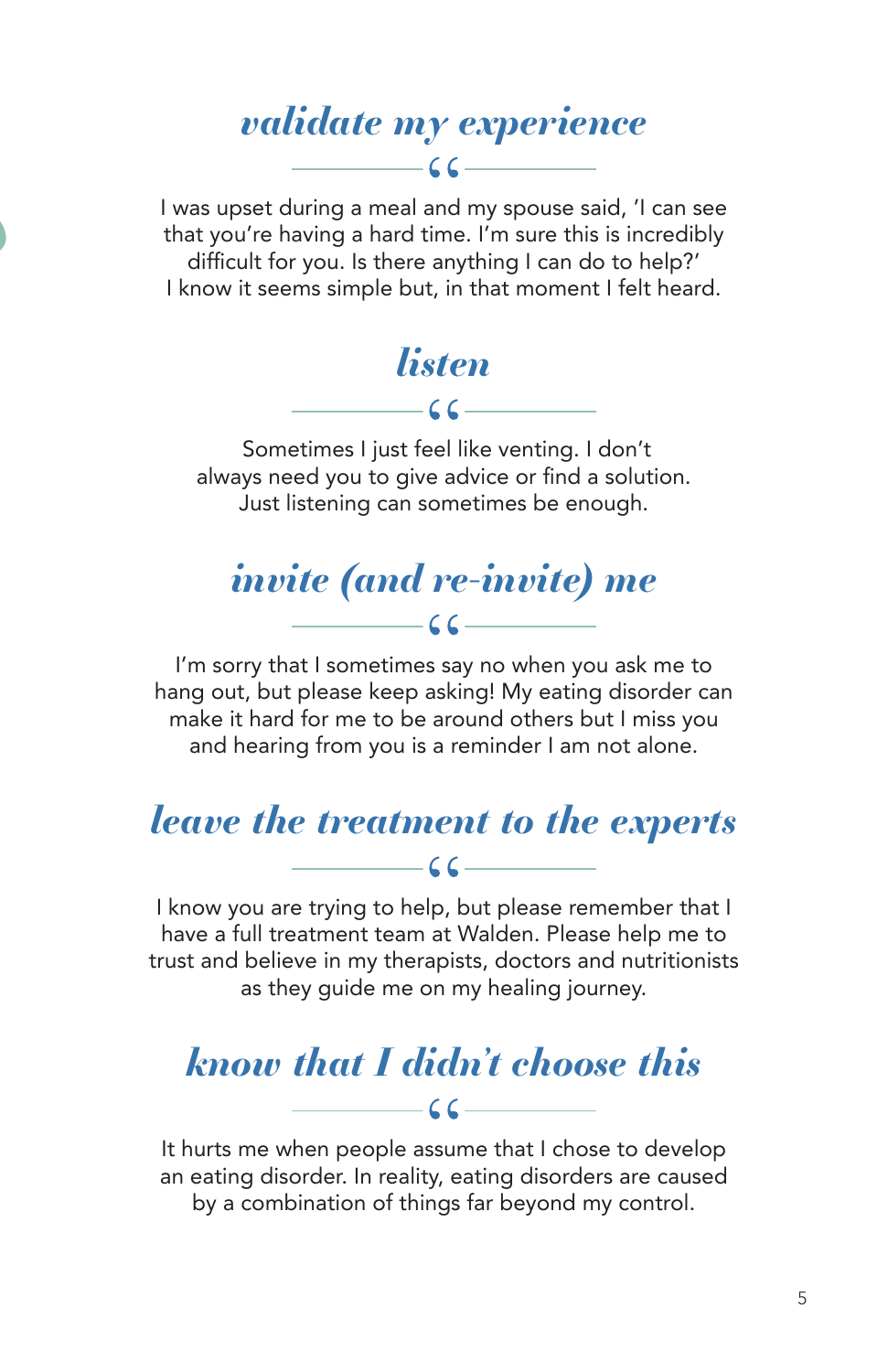# $e$

# "I'm really proud of all the hard work you're doing."

This is really challenging stuff so instead of diminishing my accomplishments, please be my cheerleader and help me stay motivated.

# "It's really great to see you."

Comments about my appearance, my weight, or what I'm eating can be really difficult for me. Please avoid using phrases like, "You look great!" "You look healthy!" or "You look better!"

# "I'm here for you."

Eating disorders can be super isolating. Knowing that people care, and that they want to help, makes me feel less alone.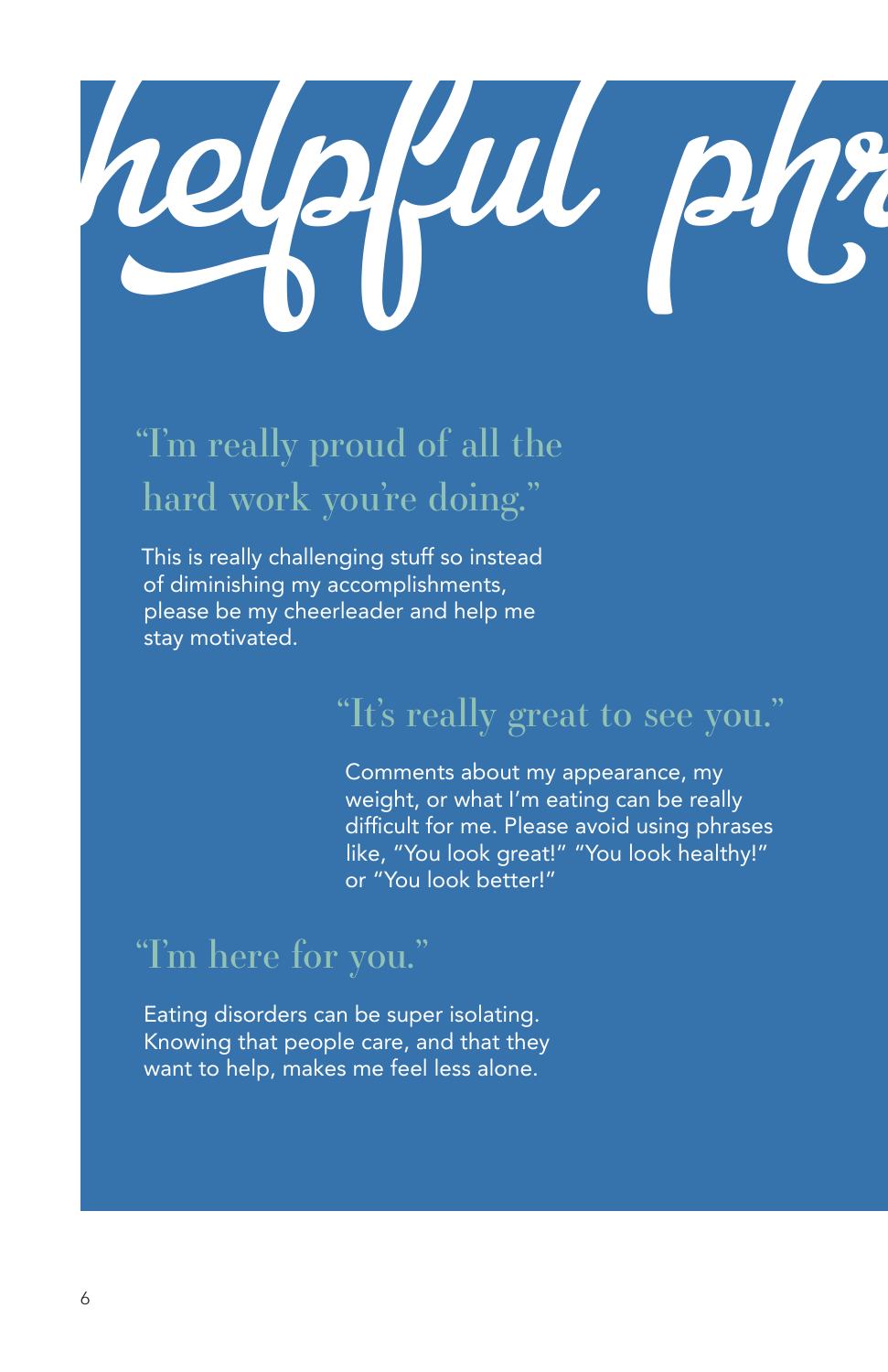

#### "How can I help you?"

I don't want you to feel like you have to walk on eggshells around me. Sometimes it's easiest if you just ask me what I need directly.

# "You're a wonderful… [mom, teacher, friend, brother, painter, listener.]"

Being reminded that I am more than my eating disorder has been huge for me. I remember that I have depth and that I am worthy.

"This must be really… [hard, frustrating, scary, overwhelming] for you."

Even if you don't understand what I'm going through, you can see that I am struggling. Validating my feelings and noticing the hard work that I'm doing is hugely helpful.